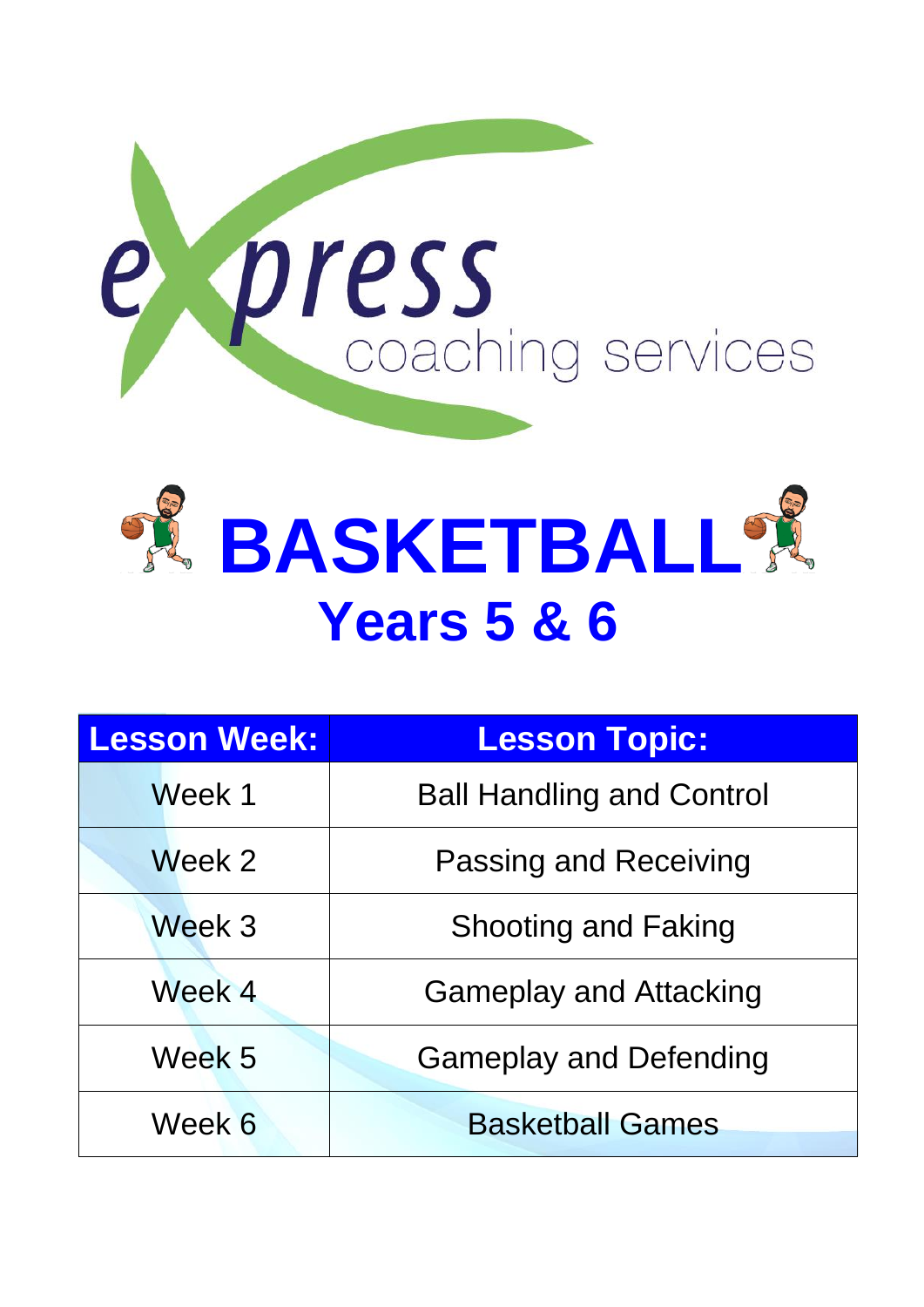| <b>Session Topic and Number of Participants:</b>                                                                                                                                                                                                                                                                                                                                                                                                                                                                                                                                                                                                                                                                                                                                                                                                                                                                                                                                                                                                                                                                                                                                                                                                                                     | <b>Equipment:</b>                                                                                                                                                                                                                                                                                                                                         |
|--------------------------------------------------------------------------------------------------------------------------------------------------------------------------------------------------------------------------------------------------------------------------------------------------------------------------------------------------------------------------------------------------------------------------------------------------------------------------------------------------------------------------------------------------------------------------------------------------------------------------------------------------------------------------------------------------------------------------------------------------------------------------------------------------------------------------------------------------------------------------------------------------------------------------------------------------------------------------------------------------------------------------------------------------------------------------------------------------------------------------------------------------------------------------------------------------------------------------------------------------------------------------------------|-----------------------------------------------------------------------------------------------------------------------------------------------------------------------------------------------------------------------------------------------------------------------------------------------------------------------------------------------------------|
| • Ball Handling and Control.<br>• Up to 30 Children.                                                                                                                                                                                                                                                                                                                                                                                                                                                                                                                                                                                                                                                                                                                                                                                                                                                                                                                                                                                                                                                                                                                                                                                                                                 | • Basketballs.<br>• Cones - Variety of colours.<br>• Bibs - Variety of colours.                                                                                                                                                                                                                                                                           |
| <b>Learning Outcomes:</b>                                                                                                                                                                                                                                                                                                                                                                                                                                                                                                                                                                                                                                                                                                                                                                                                                                                                                                                                                                                                                                                                                                                                                                                                                                                            | <b>Vocabulary:</b>                                                                                                                                                                                                                                                                                                                                        |
| • To reinforce control of the ball.<br>• To reinforce dribbling the ball using both hands.<br>• To practice dribbling on the move and under control.                                                                                                                                                                                                                                                                                                                                                                                                                                                                                                                                                                                                                                                                                                                                                                                                                                                                                                                                                                                                                                                                                                                                 | • Dribble, Bounce, Fingertips, Palm, Wrist, Whole<br>Arm, Head Up, Balance, Control, Run,<br>Possession, Ball, 5v5, Direction, Area, Vision.                                                                                                                                                                                                              |
| <b>Warm Up:</b>                                                                                                                                                                                                                                                                                                                                                                                                                                                                                                                                                                                                                                                                                                                                                                                                                                                                                                                                                                                                                                                                                                                                                                                                                                                                      | <b>Differentiation:</b>                                                                                                                                                                                                                                                                                                                                   |
| "Through the Gates"<br>1) Set up small gates/goals, with the cones, all around the<br>working area. Children work individually, trying to<br>dribble/bounce their ball through as many gates as they<br>can in a specified time.<br>2) Same exercise as 1, but this time, give the children a<br>target score to get to in the specified time.<br>3) Same exercise as 1, but this time, the children score<br>different amounts of points depending on the different<br>coloured gates.                                                                                                                                                                                                                                                                                                                                                                                                                                                                                                                                                                                                                                                                                                                                                                                              | "Easier"<br>1) Decrease the speed of movement.<br>2) Walk through gates instead of run.<br>3) Decrease number of gates.<br>"Harder"<br>1) Increase speed.<br>2) Increase target score.<br>3) Decrease time limit.                                                                                                                                         |
| <b>Main Content:</b>                                                                                                                                                                                                                                                                                                                                                                                                                                                                                                                                                                                                                                                                                                                                                                                                                                                                                                                                                                                                                                                                                                                                                                                                                                                                 | <b>Differentiation:</b>                                                                                                                                                                                                                                                                                                                                   |
|                                                                                                                                                                                                                                                                                                                                                                                                                                                                                                                                                                                                                                                                                                                                                                                                                                                                                                                                                                                                                                                                                                                                                                                                                                                                                      |                                                                                                                                                                                                                                                                                                                                                           |
| "Controlling and Running with the Ball"<br>1) Square-V-Dribble - Each child has a ball. Practice<br>dribbling in front of their body alternating hands.<br>Dribbling in 'v' shapes using one and two hands, in front<br>of their body, at sides of their body, through their legs,<br>behind their back. Keep head up, back straight.<br>2) Duck-duck-goose - Children sit in a big circle. One child<br>dribbles a ball around the circle tapping everyone on<br>their head and saying "duck". If they say "goose", the<br>person that they tapped has to get up and try to tag the<br>person with the ball before they get around the circle<br>and back to where the person they tagged started from.<br>Alternate between children that are it using their right<br>and left hands to dribble.<br>3) King of the ring - Each child has a ball. Move around a<br>marked area and try to knock each other's ball out of the<br>area, but keeping possession of their own ball. If their<br>ball goes out of the area they have to do 5 squats then<br>join back in.<br>4) Same exercise as 3, but this time if their ball goes out of<br>the area, they are out.<br>5) $5 \vee 5$ Games - Players have to dribble through a goal to<br>score, first team to a certain amount wins. | "Easier"<br>1) Use smaller balls.<br>2) Decrease the speed of movement.<br>3) Use floor markings to assist and show where<br>to bounce the ball.<br>"Harder"<br>1) Increase speed.<br>2) Introduce target scores.<br>3) Introduce using their weaker hand.<br>4) Children try to not watch the ball.<br>5) Children are out when knocked out of the ring. |
| <b>Cool Down:</b>                                                                                                                                                                                                                                                                                                                                                                                                                                                                                                                                                                                                                                                                                                                                                                                                                                                                                                                                                                                                                                                                                                                                                                                                                                                                    | <b>Assessment Opportunities:</b>                                                                                                                                                                                                                                                                                                                          |
| "Through the Gates"                                                                                                                                                                                                                                                                                                                                                                                                                                                                                                                                                                                                                                                                                                                                                                                                                                                                                                                                                                                                                                                                                                                                                                                                                                                                  | • Peers, Self, Group Work, Q & A's, Observations.                                                                                                                                                                                                                                                                                                         |
| 1) Same exercises as in the warm up section, but this time<br>the children have to walk and take long deep breaths<br>while dribbling.<br>2) Same exercise as in 1, but this time the children have to<br>slowly lunge around the area.                                                                                                                                                                                                                                                                                                                                                                                                                                                                                                                                                                                                                                                                                                                                                                                                                                                                                                                                                                                                                                              |                                                                                                                                                                                                                                                                                                                                                           |





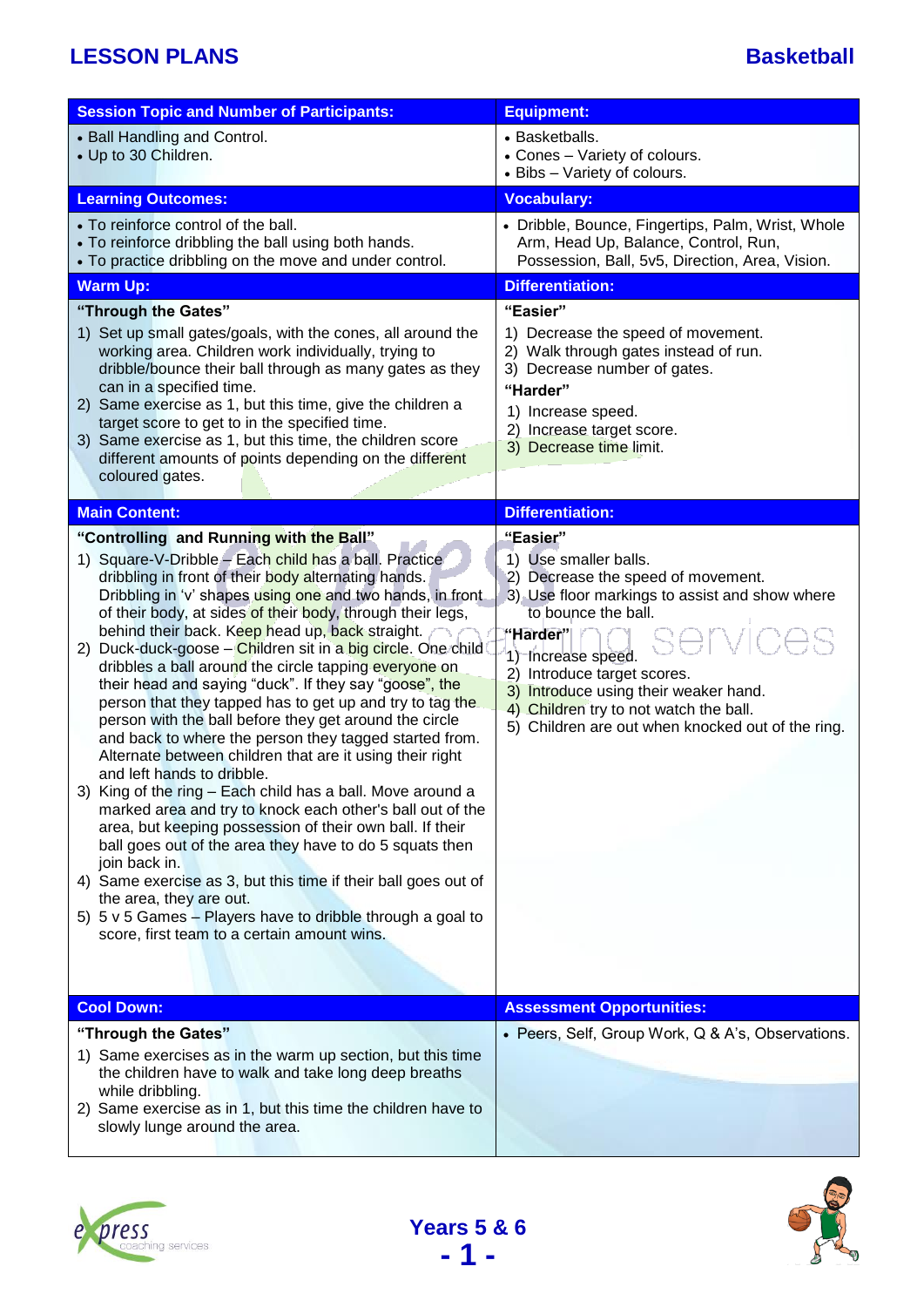| <b>Session Topic and Number of Participants:</b>                                                                                                                                                                                                                                                                                                                                                                                                                                                                                                                                                                                                                                                                                                                                                                                                                                                                                                                                                                                            | <b>Equipment:</b>                                                                                                                                                                                                                                                                                                                                                           |
|---------------------------------------------------------------------------------------------------------------------------------------------------------------------------------------------------------------------------------------------------------------------------------------------------------------------------------------------------------------------------------------------------------------------------------------------------------------------------------------------------------------------------------------------------------------------------------------------------------------------------------------------------------------------------------------------------------------------------------------------------------------------------------------------------------------------------------------------------------------------------------------------------------------------------------------------------------------------------------------------------------------------------------------------|-----------------------------------------------------------------------------------------------------------------------------------------------------------------------------------------------------------------------------------------------------------------------------------------------------------------------------------------------------------------------------|
| • Passing and Receiving.<br>• Up to 30 Children.                                                                                                                                                                                                                                                                                                                                                                                                                                                                                                                                                                                                                                                                                                                                                                                                                                                                                                                                                                                            | • Basketballs<br>• Hoops - Variety of colours.<br>• Cones - Variety of colours.<br>• Bibs - Variety of colours.                                                                                                                                                                                                                                                             |
| <b>Learning Outcomes:</b>                                                                                                                                                                                                                                                                                                                                                                                                                                                                                                                                                                                                                                                                                                                                                                                                                                                                                                                                                                                                                   | <b>Vocabulary:</b>                                                                                                                                                                                                                                                                                                                                                          |
| • To revise the skills of throwing, catching and passing<br>accurately.<br>• To use both a chest pass and a bounce pass.<br>• To participate in a game of Hoopball/Cornerball.                                                                                                                                                                                                                                                                                                                                                                                                                                                                                                                                                                                                                                                                                                                                                                                                                                                              | • Pass, Dribble, Bounce, Fingertips, Palm, Wrist,<br>Chest, Head Up, Balance, Target, Control, Run,<br>Possession, Ball, 5v5, Direction, Area, Vision                                                                                                                                                                                                                       |
| <b>Warm Up:</b>                                                                                                                                                                                                                                                                                                                                                                                                                                                                                                                                                                                                                                                                                                                                                                                                                                                                                                                                                                                                                             | <b>Differentiation:</b>                                                                                                                                                                                                                                                                                                                                                     |
| "Through the Gates"<br>1) Set up small gates, with the cones, all around the<br>working area. Children work in pairs to try and pass<br>through as many gates as they can in a specified time.<br>2) Same exercise as 1, but this time, the children have to<br>alternate between chest passing and bounce passing.<br>3) Same exercise as 1, but this time, the children score<br>different amounts of points depending on the different<br>coloured gates.                                                                                                                                                                                                                                                                                                                                                                                                                                                                                                                                                                                | "Easier"<br>1) Decrease the speed of movement.<br>2) Stick to bounce passing only.<br>3) Decrease number of gates.<br>"Harder"<br>1) Increase speed.<br>2) Stick to chest passing only.<br>3) Increase target score.<br>4) Decrease time limit.                                                                                                                             |
| <b>Main Content:</b>                                                                                                                                                                                                                                                                                                                                                                                                                                                                                                                                                                                                                                                                                                                                                                                                                                                                                                                                                                                                                        | <b>Differentiation:</b>                                                                                                                                                                                                                                                                                                                                                     |
| "Passing and Receiving"<br>1) Children work in 3's in a triangle - one ball between<br>three. First child chest passes to one of their team<br>mates, who catches and then chest passes to the other<br>team mate, who catches and chest passes to the first<br>child, etc.<br>2) Same exercise as 1, but children use bounce passes.<br>3) Same exercise as 1, but this time first child passes to<br>one of their team mates and then follows the ball and<br>stands behind the child they just passed to. That child<br>catches the ball and then passes to the other team mate<br>and follows the ball and stands behind the child they just<br>passed to. Then the third child does the same passing to<br>the first child, etc.<br>4) Same exercise as 3, but children use bounce passes.<br>5) Still in 3's. Play 'piggy-in the-middle'.<br>6) Hoopball 5 $v$ 5 Games – One child from each stands in a<br>hoop at opposite ends. Team mates try to pass to them<br>to score. Player in hoop must catch the ball for it to<br>count. | "Easier"<br>1) Bounce passing only.<br>2) Catch and squeeze the ball.<br>3) Allow the ball to bounce as two times as<br>needed before catching.<br>4) No shatching of the ball.<br>"Harder"<br>1) Increase the speed of passing.<br>2) Don't allow the ball to bounce.<br>3) Introduce showing a target at different areas<br>of the body.<br>4) Decrease the playing area. |
| <b>Cool Down:</b>                                                                                                                                                                                                                                                                                                                                                                                                                                                                                                                                                                                                                                                                                                                                                                                                                                                                                                                                                                                                                           | <b>Assessment Opportunities:</b>                                                                                                                                                                                                                                                                                                                                            |
| "Through the Gates"<br>1) Same exercises as in the warm up section, but this time<br>the children have to walk and take long deep breaths<br>before they pass.<br>2) Same exercise as in 1, but this time the children have to<br>slowly lunge around the area.                                                                                                                                                                                                                                                                                                                                                                                                                                                                                                                                                                                                                                                                                                                                                                             | • Peers, Self, Group Work, Q & A's, Observations.                                                                                                                                                                                                                                                                                                                           |





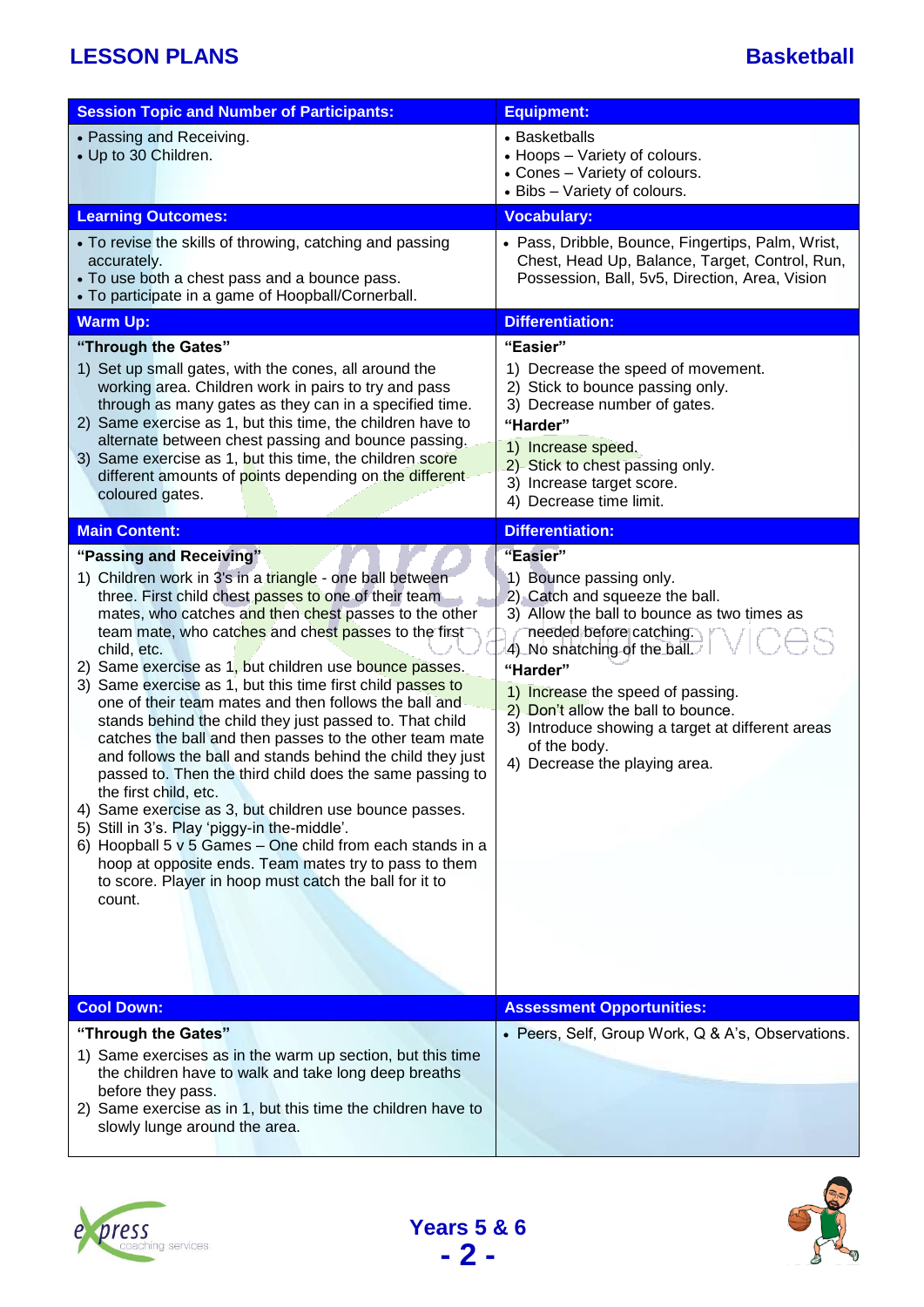| <b>Session Topic and Number of Participants:</b>                                                                                                                                                                                                                                                                                                                                                                                                                                                                                                                                                                                                                                                                                                                                        | <b>Equipment:</b>                                                                                                                                                                                                                         |
|-----------------------------------------------------------------------------------------------------------------------------------------------------------------------------------------------------------------------------------------------------------------------------------------------------------------------------------------------------------------------------------------------------------------------------------------------------------------------------------------------------------------------------------------------------------------------------------------------------------------------------------------------------------------------------------------------------------------------------------------------------------------------------------------|-------------------------------------------------------------------------------------------------------------------------------------------------------------------------------------------------------------------------------------------|
| • Shooting and Faking.<br>• Up to 30 Children.                                                                                                                                                                                                                                                                                                                                                                                                                                                                                                                                                                                                                                                                                                                                          | • Basketballs.<br>• Basketball Nets.<br>• Cones - Variety of colours.<br>• Bibs - Variety of colours.                                                                                                                                     |
| <b>Learning Outcomes:</b>                                                                                                                                                                                                                                                                                                                                                                                                                                                                                                                                                                                                                                                                                                                                                               | <b>Vocabulary:</b>                                                                                                                                                                                                                        |
| • To reinforce the technique of B.E.L.I.E.F.<br>• To improve accuracy of shooting in a game situation.<br>• To participate in a game of mini-basketball.                                                                                                                                                                                                                                                                                                                                                                                                                                                                                                                                                                                                                                | • Shoot, Balance, Eyes, Legs, Index Finger,<br>Elbow, Follow Through, Snap, Fingertips, Wrist,<br>Head Up, Balance, Target, Control, Run,<br>Possession, Ball, 5v5, Direction, Area, Vision                                               |
| <b>Warm Up:</b>                                                                                                                                                                                                                                                                                                                                                                                                                                                                                                                                                                                                                                                                                                                                                                         | <b>Differentiation:</b>                                                                                                                                                                                                                   |
| "Skyfall"<br>1) Children work individually in their own space, shooting<br>their ball high in the air and trying to clap their hands as<br>many times as they can before the ball hits the ground.<br>2) Same exercise as 1, but this time, children have to catch<br>the ball for it to count.<br>3) Same exercise as 2, but this time, children have to try to<br>catch the ball behind their back.                                                                                                                                                                                                                                                                                                                                                                                   | "Easier"<br>1) Take away clapping.<br>2) Allow ball to bounce once before catching.<br>"Harder"<br>1) Introduce competitions.<br>2) Introduce target score.<br>3) Work in pairs (one shoots, other clap catches).                         |
| <b>Main Content:</b>                                                                                                                                                                                                                                                                                                                                                                                                                                                                                                                                                                                                                                                                                                                                                                    | <b>Differentiation:</b>                                                                                                                                                                                                                   |
| "Shooting Skills"<br>1) Children work in 5's - one basket and one ball per group.<br>Children take it in turns to shoot at the basket. Award 1<br>point if the ball hits the backboard or the rim, 2 points if<br>the ball goes in the net. First to so many points wins.<br>2) Same exercise as 1, but this time children take it in turns<br>to jump and distract the shooters.<br>3) Same exercises as 1 and 2 but change the position of<br>the shooters so they are shooting from different angles.<br>4) Same exercises as 1, 2 and 3, but this time, shooters<br>make a shot fake then dribble past the distractor and<br>then shoot.<br>5) Mini-Basketball 5 v 5 Games - Award points for hitting<br>the backboard and the rim as well as for getting the ball<br>into the net. | "Easier"<br>1) Shoot closer to the baskets.<br>2) Use lower height baskets.<br>3) Defenders allow shots inside the key area.<br>"Harder"<br>1) Introduce competitions.<br>2) Introduce target score.<br>3) Only allow points for scoring. |
| <b>Cool Down:</b>                                                                                                                                                                                                                                                                                                                                                                                                                                                                                                                                                                                                                                                                                                                                                                       | <b>Assessment Opportunities:</b>                                                                                                                                                                                                          |
| "Pop-the-Bubble"<br>1) Children take it in turns to shoot at the basket. If they<br>score they go to the back of the line. If they miss they go<br>in the 'bubble'. If the next child scores the bubble 'pops'<br>and they are out. If the next child misses they take their<br>place in the bubble and the first child goes to the back of<br>the line, etc. Last child remaining wins.                                                                                                                                                                                                                                                                                                                                                                                                | • Peers, Self, Group Work, Q & A's, Observations.                                                                                                                                                                                         |





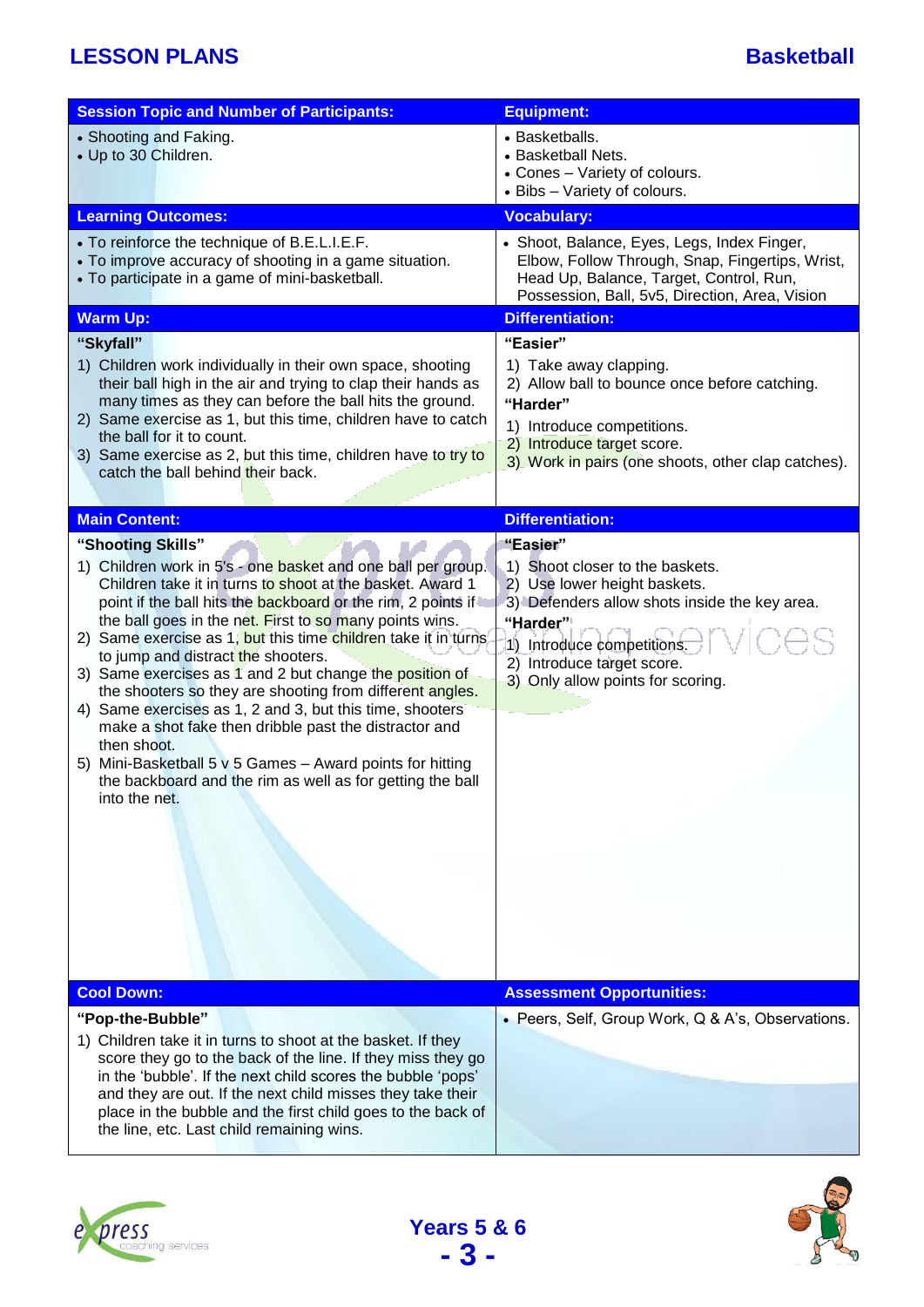| <b>Session Topic and Number of Participants:</b>                                                                                                                                                                                                                                                                                                                                                                                                                                                                                                                                                                                                                                                                                                                                                                                                                                                                                                                                                                                                                                                                                                                                     | <b>Equipment:</b>                                                                                                                                                                                                                                                                                                                                                                                                                                                                                                                                                                                                                                                  |  |
|--------------------------------------------------------------------------------------------------------------------------------------------------------------------------------------------------------------------------------------------------------------------------------------------------------------------------------------------------------------------------------------------------------------------------------------------------------------------------------------------------------------------------------------------------------------------------------------------------------------------------------------------------------------------------------------------------------------------------------------------------------------------------------------------------------------------------------------------------------------------------------------------------------------------------------------------------------------------------------------------------------------------------------------------------------------------------------------------------------------------------------------------------------------------------------------|--------------------------------------------------------------------------------------------------------------------------------------------------------------------------------------------------------------------------------------------------------------------------------------------------------------------------------------------------------------------------------------------------------------------------------------------------------------------------------------------------------------------------------------------------------------------------------------------------------------------------------------------------------------------|--|
| • Gameplay and Attacking.<br>• Up to 30 Children.                                                                                                                                                                                                                                                                                                                                                                                                                                                                                                                                                                                                                                                                                                                                                                                                                                                                                                                                                                                                                                                                                                                                    | • Basketballs<br>• Basketball Nets.<br>• Cones - Variety of colours.<br>• Bibs - Variety of colours.                                                                                                                                                                                                                                                                                                                                                                                                                                                                                                                                                               |  |
| <b>Learning Outcomes:</b>                                                                                                                                                                                                                                                                                                                                                                                                                                                                                                                                                                                                                                                                                                                                                                                                                                                                                                                                                                                                                                                                                                                                                            | <b>Vocabulary:</b>                                                                                                                                                                                                                                                                                                                                                                                                                                                                                                                                                                                                                                                 |  |
| • To reinforce ball handling, shooting and passing skills.<br>• To improve the skill of attack in an invasion game.<br>• To participate in a game of mini-basketball.                                                                                                                                                                                                                                                                                                                                                                                                                                                                                                                                                                                                                                                                                                                                                                                                                                                                                                                                                                                                                | • Shoot, Space, Fingertips, Wrist, Head Up,<br>Balance, Target, Run, Possession, Ball, 5v5,<br>Direction, Area, Vision, Dribble, Pass, Move.                                                                                                                                                                                                                                                                                                                                                                                                                                                                                                                       |  |
| <b>Warm Up:</b>                                                                                                                                                                                                                                                                                                                                                                                                                                                                                                                                                                                                                                                                                                                                                                                                                                                                                                                                                                                                                                                                                                                                                                      | <b>Differentiation:</b>                                                                                                                                                                                                                                                                                                                                                                                                                                                                                                                                                                                                                                            |  |
| "Time Bomb"<br>1) Children work in 5's – one ball per group, passing and<br>moving in a specified area as fast and controlled as<br>possible for a specified time. Whoever has the ball when<br>the time stops is out.<br>2) Same exercise as 1, but this time increase the distance<br>the children must pass over.<br>3) Same exercise as 1, but this time, decrease the<br>specified time.<br><b>Main Content:</b><br>"Attacking Skills"<br>1) Children work in 5's – one ball per group passing and<br>moving in a specified area as fast and controlled as<br>possible, calling out the name of the child they are<br>passing to.<br>2) Same exercise as 1, but this time, children take it in<br>turns to be defenders/interceptors.<br>3) Still in 5's, dribble relay races.<br>4) Still in 5's, passing relay races. Teams line up one<br>behind other. First child passes to the second, who turns<br>and passes to third and so on. When the last player<br>receives the ball, they dribble to the front of the line and<br>then repeats the exercise, etc. First team to cross a<br>specified distance wins.<br>5) Mini-Basketball 5 v 5 Games - Award points for hitting | "Easier"<br>1) Decrease the speed of movement.<br>2) Stick to bounce passing only.<br>3) Increase the time limit.<br>"Harder"<br>1) Increase speed.<br>2) Stick to chest passing only.<br>3) Introduce a time limit of holding the ball.<br><b>Differentiation:</b><br>"Easier"<br>Decrease the speed of movement.<br>$\left( \frac{1}{2} \right)$<br>2) Stick to bounce passing only.<br>3) Don't introduce defenders/interceptors (2).<br>"Harder"<br>1)-Increase speed.<br>2) Increase distance teams have to cross (3 & 4).<br>3) Stick to chest passing only.<br>4) Introduce a time limit.<br>5) Decrease playing area.<br>6) Only allow points for scoring. |  |
| the backboard and the rim as well as for getting the ball<br>into the net. Each player must touch the ball before a<br>shot at the basket is allowed.                                                                                                                                                                                                                                                                                                                                                                                                                                                                                                                                                                                                                                                                                                                                                                                                                                                                                                                                                                                                                                |                                                                                                                                                                                                                                                                                                                                                                                                                                                                                                                                                                                                                                                                    |  |
| <b>Cool Down:</b>                                                                                                                                                                                                                                                                                                                                                                                                                                                                                                                                                                                                                                                                                                                                                                                                                                                                                                                                                                                                                                                                                                                                                                    | <b>Assessment Opportunities:</b>                                                                                                                                                                                                                                                                                                                                                                                                                                                                                                                                                                                                                                   |  |
| "Time Bomb"<br>1) Same exercises as in the warm up section, but this time<br>the children stand stationary in a circle.<br>2) Same exercise as in 1, but this time the children have to<br>sit in a circle.                                                                                                                                                                                                                                                                                                                                                                                                                                                                                                                                                                                                                                                                                                                                                                                                                                                                                                                                                                          | • Peers, Self, Group Work, Q & A's, Observations.                                                                                                                                                                                                                                                                                                                                                                                                                                                                                                                                                                                                                  |  |





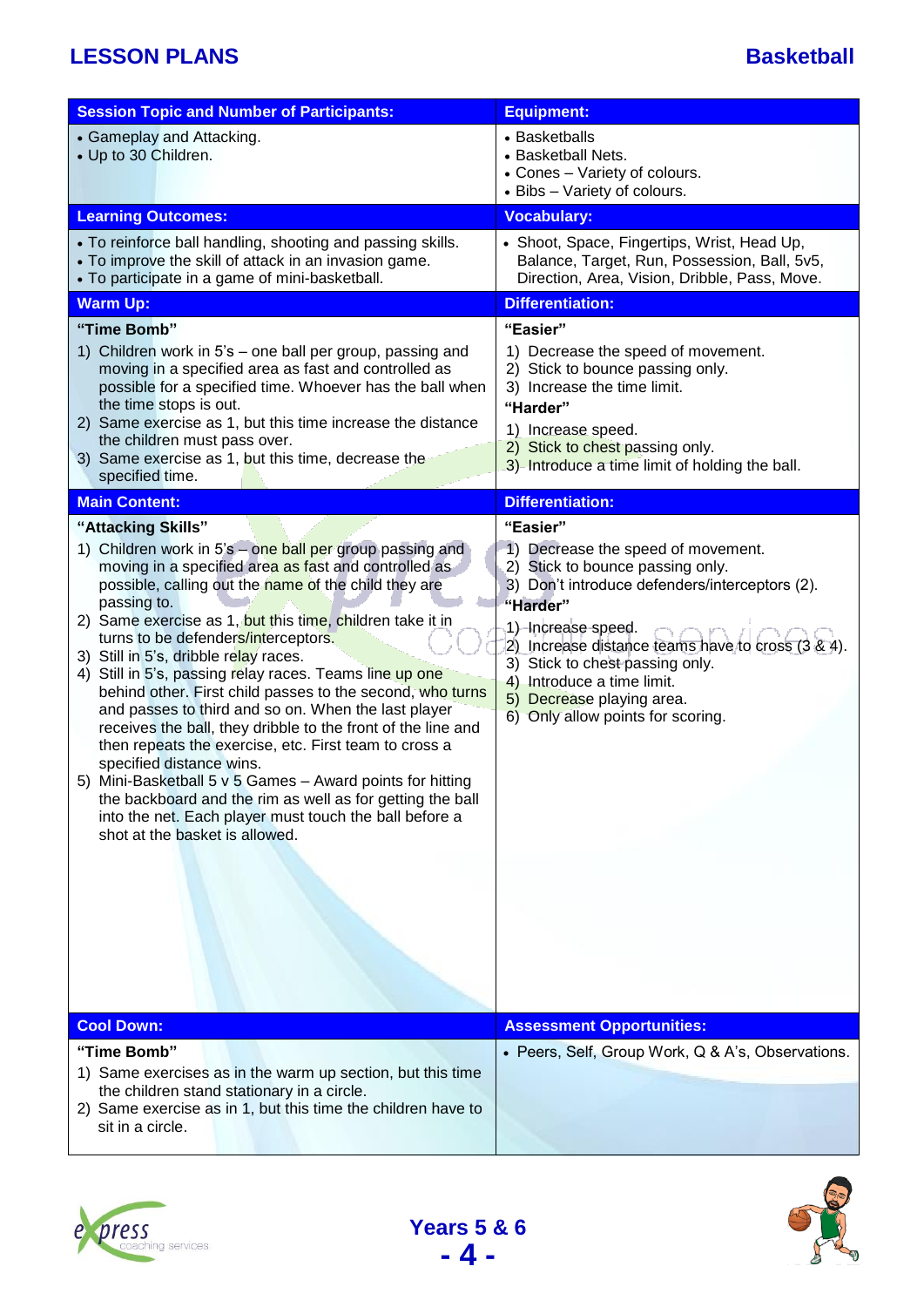| <b>Session Topic and Number of Participants:</b>                                                                                                                                                                                                                                                                                                                                                                                                                                                                                                                                                                                                                                                                                                                                                   | <b>Equipment:</b>                                                                                                                                                                                                                                       |
|----------------------------------------------------------------------------------------------------------------------------------------------------------------------------------------------------------------------------------------------------------------------------------------------------------------------------------------------------------------------------------------------------------------------------------------------------------------------------------------------------------------------------------------------------------------------------------------------------------------------------------------------------------------------------------------------------------------------------------------------------------------------------------------------------|---------------------------------------------------------------------------------------------------------------------------------------------------------------------------------------------------------------------------------------------------------|
| • Gameplay and Defending.<br>• Up to 30 Children.                                                                                                                                                                                                                                                                                                                                                                                                                                                                                                                                                                                                                                                                                                                                                  | • Basketballs<br>• Basketball Nets.<br>• Cones - Variety of colours.<br>• Bibs - Variety of colours.                                                                                                                                                    |
| <b>Learning Outcomes:</b>                                                                                                                                                                                                                                                                                                                                                                                                                                                                                                                                                                                                                                                                                                                                                                          | <b>Vocabulary:</b>                                                                                                                                                                                                                                      |
| • To reinforce ball handling, shooting and passing skills.<br>• To improve the skills of defending in an invasion game.<br>• To participate in a game of mini-basketball.                                                                                                                                                                                                                                                                                                                                                                                                                                                                                                                                                                                                                          | • Shoot, Space, Fingertips, Wrist, Head Up,<br>Balance, Target, Run, Possession, Ball, 5v5,<br>Direction, Area, Vision, Dribble, Pass, Move.                                                                                                            |
| <b>Warm Up:</b>                                                                                                                                                                                                                                                                                                                                                                                                                                                                                                                                                                                                                                                                                                                                                                                    | <b>Differentiation:</b>                                                                                                                                                                                                                                 |
| "Dodge-Ems"<br>1) Children work in pairs. One child moves wherever they<br>want looking for space. Partners try to stay as close as<br>possible. Take it in turns to work on both skills.<br>2) Same exercise as 1, but this time, the child looking for<br>space tries to get away from their partner.<br>3) Same exercise as 2, but this time, the children play tag<br>rules. When you are tagged you are 'it'.                                                                                                                                                                                                                                                                                                                                                                                 | "Easier"<br>1) Decrease the speed of movement.<br>2) Decrease the playing area.<br>"Harder"<br>1) Increase speed.<br>2) Increase the playing area.                                                                                                      |
| <b>Main Content:</b>                                                                                                                                                                                                                                                                                                                                                                                                                                                                                                                                                                                                                                                                                                                                                                               | <b>Differentiation:</b>                                                                                                                                                                                                                                 |
| "Defense Skills"<br>1) Children work in 5's - one ball per group passing and<br>moving in a specified area as fast and controlled as<br>possible, calling out the name of the child they are<br>passing to.<br>2) Same exercise as 1, but this time, children take it in<br>turns to be defenders/interceptors. Award points every<br>time a defender/interceptor touches the ball.<br>3) Same exercise as 2, but this time, the attackers can<br>score after so many passes.<br>4) Same exercise as 3, but introduce 2 and 3<br>defenders/interceptors.<br>5) Mini-Basketball 5 v 5 Games - Award points for every<br>time a team steals or gains control of the ball as well as<br>for getting the ball into the net. Each player must touch<br>the ball before a shot at the basket is allowed. | "Easier"<br>1) Decrease the speed of movement.<br>2) Stick to bounce passing only.<br>"Harder"<br>1) Increase speed.<br>2) Stick to chest passing only.<br>3) Introduce a time limit.<br>4) Decrease playing area.<br>5) Only allow points for scoring. |
| <b>Cool Down:</b>                                                                                                                                                                                                                                                                                                                                                                                                                                                                                                                                                                                                                                                                                                                                                                                  | <b>Assessment Opportunities:</b>                                                                                                                                                                                                                        |
| "Dodge-Ems"<br>1) Same exercises as in the warm up section, but this time<br>the children have to walk and take long deep breaths.<br>2) Same exercise as in 1, but this time the children have to<br>slowly lunge around the area.                                                                                                                                                                                                                                                                                                                                                                                                                                                                                                                                                                | • Peers, Self, Group Work, Q & A's, Observations.                                                                                                                                                                                                       |

**Years 5 & 6 - 5 -**